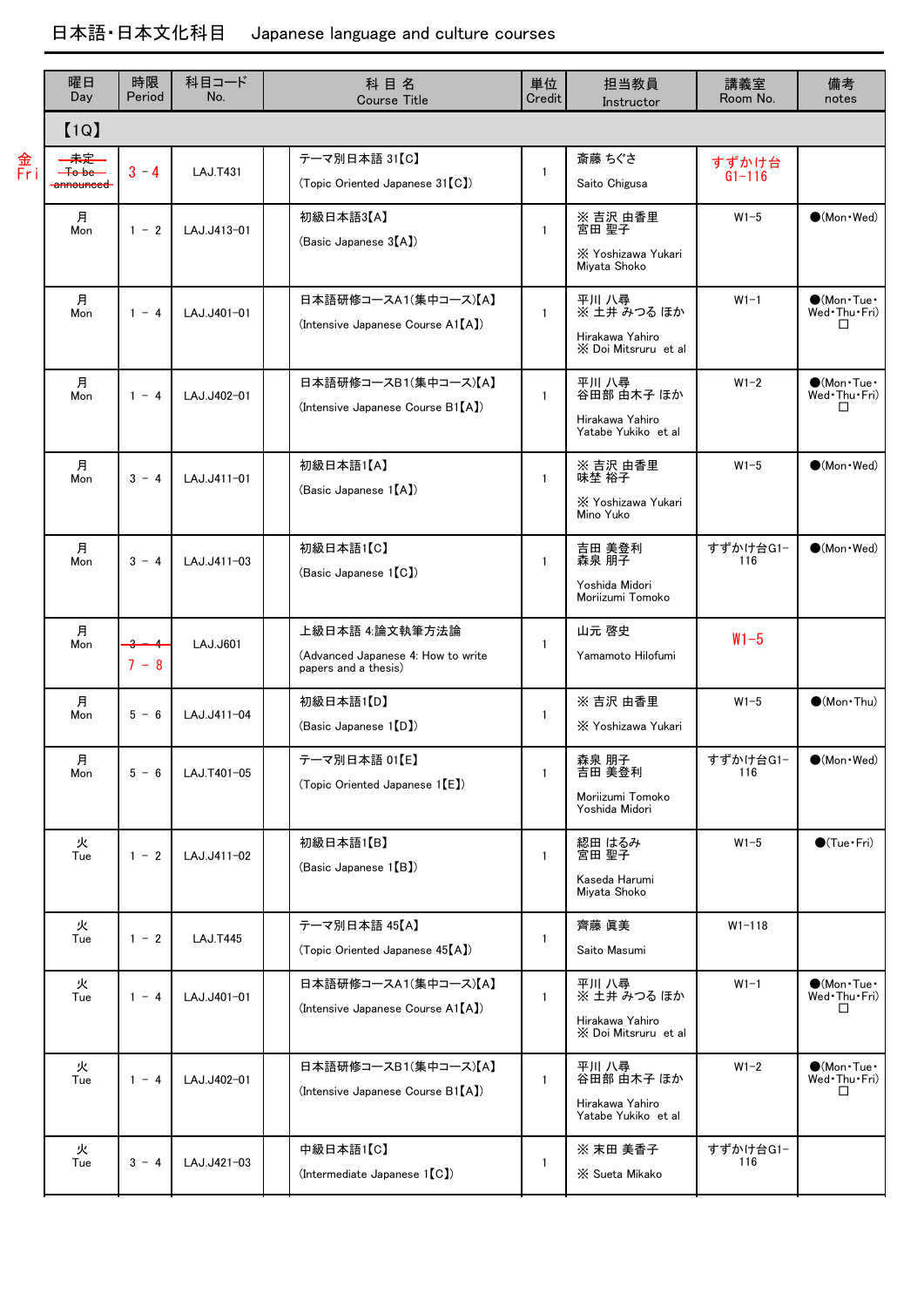| 曜日<br>Day | 時限<br>Period | 科目コード<br>No.    | 科目名<br><b>Course Title</b>                                | 単位<br>Credit | 担当教員<br>Instructor                                                                         | 講義室<br>Room No. | 備考<br>notes                                              |
|-----------|--------------|-----------------|-----------------------------------------------------------|--------------|--------------------------------------------------------------------------------------------|-----------------|----------------------------------------------------------|
| [1Q]      |              |                 |                                                           |              |                                                                                            |                 |                                                          |
| 火<br>Tue  | $5 - 6$      | LAJ.J413-02     | 初級日本語3【B】<br>(Basic Japanese 3(B)                         | $\mathbf{1}$ | 草野 宗子<br>西部 由佳<br>Kusano Muneko<br>Nishibe Yuka                                            | $W1-1$          | $\bigcirc$ (Tue · Thu)                                   |
| 火<br>Tue  | $5 - 6$      | $1 A.J.J423-03$ | 中級日本語3【C】<br>$($ Intermediate Japanese $3(C)$             | $\mathbf{1}$ | ※ 末田 美香子<br>X Sueta Mikako                                                                 | すずかけ台G1-<br>116 |                                                          |
| 火<br>Tue  | $5 - 6$      | LAJ.T401-01     | テーマ別日本語 01【A】<br>(Topic Oriented Japanese 1 [A])          | $\mathbf{1}$ | ※ 山中 都<br>佐藤 礼子<br>※ 吉沢 由香里<br>※ Yamanaka Miyako<br><b>Sato Reiko</b><br>※ Yoshizawa Yukar | $W1-5$          | $\bullet$ (Tue · Thu)                                    |
| 火<br>Tue  | $5 - 6$      | <b>LAJ.T421</b> | テーマ別日本語 21【A】<br>(Topic Oriented Japanese 21 [A])         | $\mathbf{1}$ | 斎藤 ちぐさ<br>Saito Chigusa                                                                    | $W1-2$          |                                                          |
| 火<br>Tue  | $7 - 8$      | <b>LAJ.T423</b> | テーマ別日本語 23【A】<br>(Topic Oriented Japanese 23 [A])         | $\mathbf{1}$ | 草野 宗子<br>Kusano Muneko                                                                     | $W1-1$          |                                                          |
| 火<br>Tue  | $7 - 8$      | <b>LAJ.T431</b> | テーマ別日本語 31【A】<br>(Topic Oriented Japanese 31 [A])         | $\mathbf{1}$ | 斎藤 ちぐさ<br>Saito Chigusa                                                                    | $W1-2$          |                                                          |
| 火<br>Tue  | $7 - 8$      | <b>LAJ.T441</b> | テーマ別日本語 41【A】<br>(Topic Oriented Japanese 41 [A])         | $\mathbf{1}$ | ※山中都<br>X Yamanaka Miyako                                                                  | $W1-5$          |                                                          |
| 水<br>Wed  | $1 - 2$      | LAJ.J411-01     | 初級日本語1【A】<br>(Basic Japanese 1 [A])                       | $\mathbf{1}$ | ※ 吉沢 由香里<br>味埜 裕子<br>X Yoshizawa Yukari<br>Mino Yuko                                       | $W1-5$          | $\bigcirc$ (Mon · Wed)                                   |
| 水<br>Wed  | $1 - 2$      | LAJ.J411-03     | 初級日本語1【C】<br>(Basic Japanese 1 [C])                       | $\mathbf{1}$ | 吉田 美登利<br>森泉 朋子<br>Yoshida Midori<br>Moriizumi Tomoko                                      | すずかけ台G1-<br>116 | $(Mon$ $Wed)$                                            |
| 水<br>Wed  | $1 - 4$      | LAJ.J401-01     | 日本語研修コースA1(集中コース)【A】<br>(Intensive Japanese Course A1[A]) | $\mathbf{1}$ | 平川 八尋<br>※ 土井 みつる ほか<br>Hirakawa Yahiro<br>X Doi Mitsruru et al                            | $W1-1$          | $\bigcirc$ (Mon $\cdot$ Tue $\cdot$<br>Wed Thu Fri)<br>ш |
| 水<br>Wed  | $1 - 4$      | LAJ.J402-01     | 日本語研修コースB1(集中コース)【A】<br>(Intensive Japanese Course B1[A]) | $\mathbf{1}$ | 平川 八尋<br>谷田部 由木子 ほか<br>Hirakawa Yahiro<br>Yatabe Yukiko et al                              | $W1-2$          | $\bigcirc$ (Mon·Tue·<br>Wed Thu Fri)<br>□                |
| 水<br>Wed  | $3 - 4$      | LAJ.J413-03     | 初級日本語3【C】<br>(Basic Japanese 3 <sup>[C]</sup> )           | 1            | 吉田 美登利<br>斎藤 ちぐさ<br>Yoshida Midori<br>Saito Chigusa                                        | すずかけ台G1-<br>116 | $\bigcirc$ (Wed · Fri)                                   |
| 水<br>Wed  | $5 - 6$      | LAJ.J421-01     | 中級日本語1【A】<br>$($ Intermediate Japanese $1[A]$             | 1            | 宮田 聖子<br>Miyata Shoko                                                                      | $W1-1$          |                                                          |
| 水<br>Wed  | $5 - 6$      | LAJ.T401-05     | テーマ別日本語 01【E】<br>(Topic Oriented Japanese 1 [E])          | $\mathbf{1}$ | 森泉 朋子<br>吉田 美登利<br>Moriizumi Tomoko<br>Yoshida Midori                                      | すずかけ台G1-<br>116 | $\bullet$ (Mon · Wed)                                    |
| 水<br>Wed  | $5 - 6$      | <b>LAJ.T411</b> | テーマ別日本語 11【A】<br>(Topic Oriented Japanese 11[A])          | 1            | 山下 治之<br>Yamashita Haruyuki                                                                | $W1-5$          |                                                          |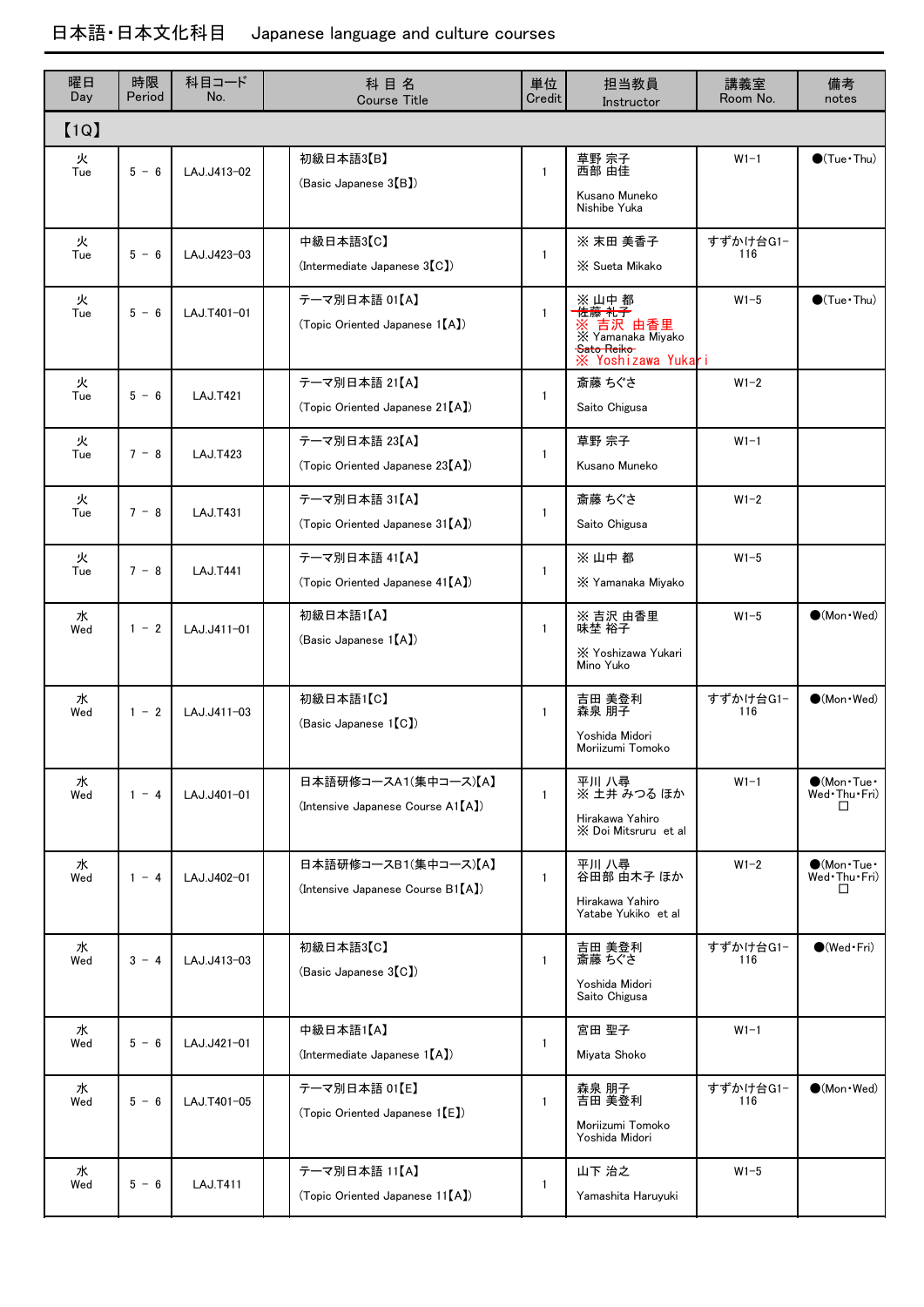| 曜日<br>Day | 時限<br>Period | 科目コード<br>No.    | 科目名<br><b>Course Title</b>                                | 単位<br>Credit | 担当教員<br>Instructor                                                                                     | 講義室<br>Room No.               | 備考<br>notes                                              |
|-----------|--------------|-----------------|-----------------------------------------------------------|--------------|--------------------------------------------------------------------------------------------------------|-------------------------------|----------------------------------------------------------|
| [1Q]      |              |                 |                                                           |              |                                                                                                        |                               |                                                          |
| 水<br>Wed  | $7 - 8$      | LAJ.J413-01     | 初級日本語3【A】<br>(Basic Japanese 3 <sup>[A])</sup>            | $\mathbf{1}$ | ※ 吉沢 由香里<br>宮田 聖子<br>X Yoshizawa Yukari<br>Miyata Shoko                                                | $W1-5$                        | $\bullet$ (Mon $\cdot$ Wed)                              |
| 水<br>Wed  | $7 - 8$      | LAJ.J423-01     | 中級日本語3【A】<br>(Intermediate Japanese $3[A]$ )              | $\mathbf{1}$ | 山下 治之<br>Yamashita Haruyuki                                                                            | $W1-1$                        |                                                          |
| 木<br>Thu  | $1 - 2$      | LAJ.J411-04     | 初級日本語1【D】<br>(Basic Japanese 1 [D])                       | $\mathbf{1}$ | ※ 吉沢 由香里<br>X Yoshizawa Yukari                                                                         | $W1-5$                        | $\bullet$ (Mon Thu)                                      |
| 木<br>Thu  | $1 - 4$      | LAJ.J401-01     | 日本語研修コースA1(集中コース)【A】<br>(Intensive Japanese Course A1[A]) | $\mathbf{1}$ | 平川 八尋<br>※ 土井 みつる ほか<br>Hirakawa Yahiro<br>X Doi Mitsruru et al                                        | $W1-1$                        | $\bigcirc$ (Mon·Tue·<br>Wed Thu Fri)<br>П                |
| 木<br>Thu  | $1 - 4$      | LAJ.J402-01     | 日本語研修コースB1(集中コース)【A】<br>(Intensive Japanese Course B1[A]) | $\mathbf{1}$ | 平川 八尋<br>谷田部 由木子 ほか<br>Hirakawa Yahiro<br>Yatabe Yukiko et al                                          | $W1-2$                        | $\bigcirc$ (Mon·Tue·<br>Wed Thu Fri)<br>□                |
| 木<br>Thu  | $3 - 4$      | LAJ.J413-02     | 初級日本語3【B】<br>(Basic Japanese 3(B)                         | $\mathbf{1}$ | 草野 宗子<br>西部 由佳<br>Kusano Muneko<br>Nishibe Yuka                                                        | $W1-5$                        | $\bigcirc$ (Tue · Thu)                                   |
| 木<br>Thu  | $3 - 4$      | LAJ.T401-01     | テーマ別日本語 01【A】<br>(Topic Oriented Japanese 1 [A])          | $\mathbf{1}$ | ※ 山中 都<br><del>佐藤 礼子</del><br>※ 吉沢 由香里<br>※ Yamanaka Miyako<br><b>Sato Reiko</b><br>X Yoshizawa Yukari | $W1 - 118$                    | $\bigcirc$ (Tue·Thu)                                     |
| 木<br>Thu  | $3 - 4$      | <b>LAJ.T425</b> | テーマ別日本語 25【A】<br>(Topic Oriented Japanese 25[A])          | 1            | 森泉 朋子<br>Moriizumi Tomoko                                                                              | すずかけ台G1-<br>116               |                                                          |
| 木<br>Thu  | $5 - 6$      | LAJ.J421-02     | 中級日本語1【B】<br>(Intermediate Japanese 1 <sup>[B]</sup> )    | $\mathbf{1}$ | 西部 由佳<br>Nishibe Yuka                                                                                  | $W1-1$                        |                                                          |
| 木<br>Thu  | $5 - 6$      | <b>LAJ.T447</b> | テーマ別日本語 47【A】<br>(Topic Oriented Japanese 47[A])          | $\mathbf{1}$ | 森泉 朋子<br>Moriizumi Tomoko                                                                              | すずかけ台G1-<br>116               |                                                          |
| 木<br>Thu  | $7 - 8$      | LAJ.J423-02     | 中級日本語3【B】<br>(Intermediate Japanese 3[B])                 | $\mathbf{1}$ | 西部 由佳<br>Nishibe Yuka                                                                                  | $W1-2$                        |                                                          |
| 金<br>Fri  | $1 - 2$      | LAJ.J413-03     | 初級日本語3【C】<br>(Basic Japanese 3 <sup>[C]</sup> )           | $\mathbf{1}$ | 吉田 美登利<br>斎藤 ちぐさ<br>Yoshida Midori<br>Saito Chigusa                                                    | すずかけ台G1-<br>116               | $\bigcirc$ (Wed Fri)                                     |
| 金<br>Fri  | $1 - 4$      | LAJ.J401-01     | 日本語研修コースA1(集中コース)【A】<br>(Intensive Japanese Course A1[A]) | 1            | 平川 八尋<br>※ 土井 みつる ほか<br>Hirakawa Yahiro<br>X Doi Mitsruru et al                                        | $W1-1$                        | $\bigcirc$ (Mon·Tue·<br>Wed Thu Fri)<br>ப                |
| 金<br>Fri  | $1 - 4$      | LAJ.J402-01     | 日本語研修コースB1(集中コース)【A】<br>(Intensive Japanese Course B1[A]) | $\mathbf{1}$ | 平川 八尋<br>谷田部 由木子 ほか<br>Hirakawa Yahiro<br>Yatabe Yukiko et al                                          | $W1-2$                        | $\bigcirc$ (Mon $\cdot$ Tue $\cdot$<br>Wed Thu Fri)<br>□ |
| 金<br>Fri  | $5 - 6$      | LAJ.J411-02     | 初級日本語1【B】<br>(Basic Japanese 1 <sup>[B]</sup> )           | $\mathbf{1}$ | 綛田 はるみ<br>宮田 聖子<br>Kaseda Harumi<br>Miyata Shoko                                                       | - <del>114-5-</del><br>$W1-2$ | $\bigcirc$ (Tue · Fri)                                   |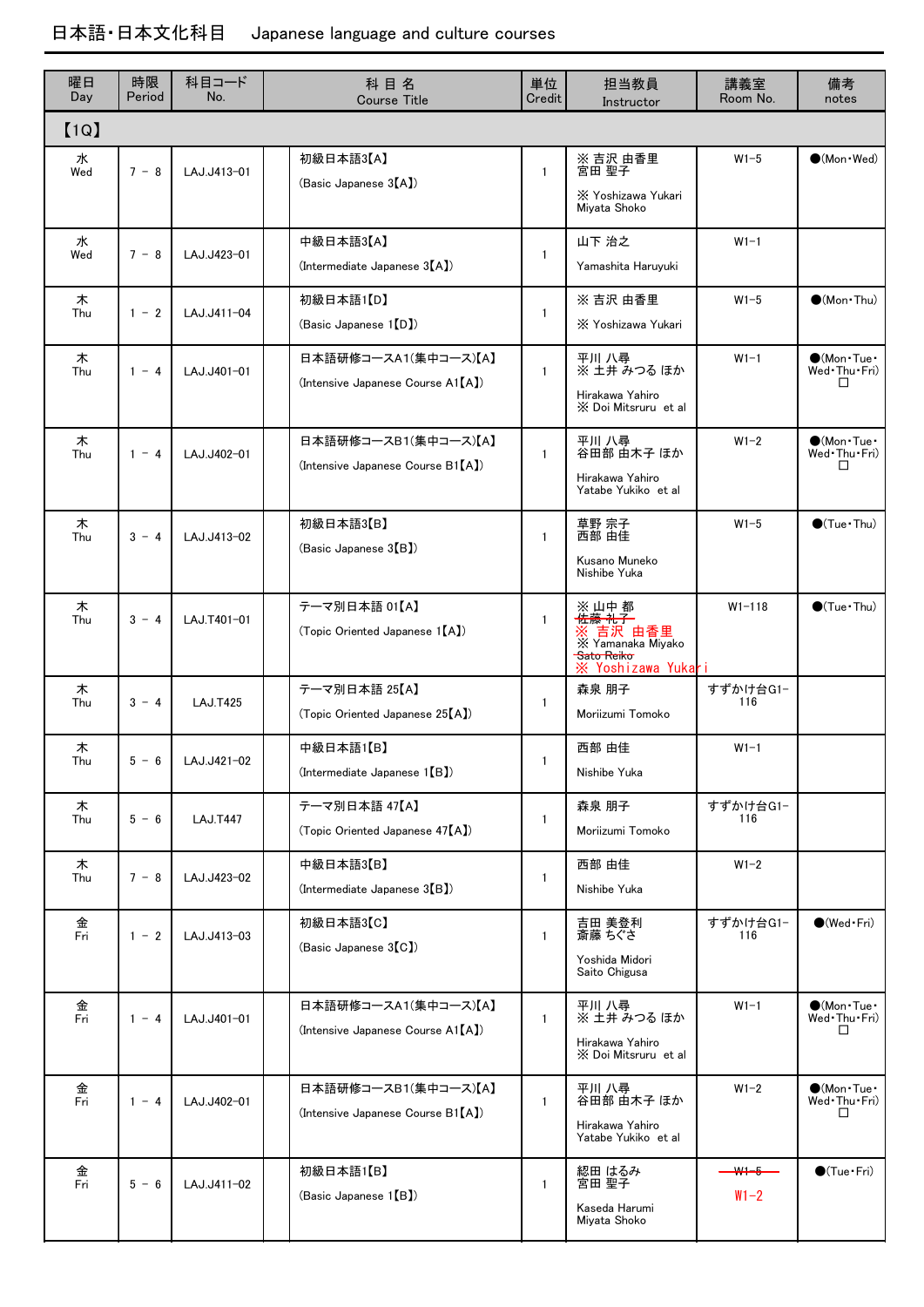|         | 曜日<br>Day       | 時限<br>Period | 科目コード<br>No.    | 科目名<br><b>Course Title</b>                                                 | 単位<br>Credit | 担当教員<br>Instructor                                              | 講義室<br>Room No.               | 備考<br>notes                                              |
|---------|-----------------|--------------|-----------------|----------------------------------------------------------------------------|--------------|-----------------------------------------------------------------|-------------------------------|----------------------------------------------------------|
|         | [1Q]            |              |                 |                                                                            |              |                                                                 |                               |                                                          |
|         | 金<br>Fri        | $5 - 6$      | <b>LAJ.T415</b> | テーマ別日本語 15【A】<br>(Topic Oriented Japanese 15 <sup>[A])</sup>               | $\mathbf{1}$ | 谷田部 由木子<br>Yatabe Yukiko                                        | $W1-1$                        |                                                          |
|         | 金<br>Fri        | $7 - 8$      | <b>LAJ.T443</b> | テーマ別日本語 43【A】<br>(Topic Oriented Japanese 43[A])                           | $\mathbf{1}$ | 宮田 聖子<br>Miyata Shoko                                           | <del>- W1-5 -</del><br>$W1-2$ |                                                          |
|         | [2Q]            |              |                 |                                                                            |              |                                                                 |                               |                                                          |
| 金<br>Fr | 未定<br>announced | $3 - 4$      | <b>LAJ.T432</b> | テーマ別日本語 32【C】<br>(Topic Oriented Japanese 32 [C])                          | $\mathbf{1}$ | 斎藤 ちぐさ<br>Saito Chigusa                                         | すずかけ台<br>$G1 - 116$           |                                                          |
|         | 月<br>Mon        | $1 - 2$      | LAJ.J414-01     | 初級日本語4【A】<br>(Basic Japanese 4[A])                                         | $\mathbf{1}$ | ※ 吉沢 由香里<br>宮田 聖子<br>X Yoshizawa Yukari<br>Miyata Shoko         | $W1-5$                        | $\bullet$ (Mon $\cdot$ Wed)                              |
|         | 月<br>Mon        | $1 - 4$      | LAJ.J403-01     | 日本語研修コースA2(集中コース)【A】<br>(Intensive Japanese Course A2[A])                  | $\mathbf{1}$ | 平川 八尋<br>※ 土井 みつる ほか<br>Hirakawa Yahiro<br>X Doi Mitsruru et al | $W1-1$                        | $OMon$ Tue<br>Wed Thu Fri)<br>П                          |
|         | 月<br>Mon        | $1 - 4$      | LAJ.J404-01     | 日本語研修コースB2(集中コース)【A】<br>(Intensive Japanese Course B2[A])                  | $\mathbf{1}$ | 平川 八尋<br>谷田部 由木子 ほか<br>Hirakawa Yahiro<br>Yatabe Yukiko et al   | $W1-2$                        | $\bigcirc$ (Mon $\cdot$ Tue $\cdot$<br>Wed Thu Fri)<br>□ |
|         | 月<br>Mon        | $3 - 4$      | LAJ.J412-01     | 初級日本語2【A】<br>(Basic Japanese 2[A])                                         | $\mathbf{1}$ | ※ 吉沢 由香里<br>味埜 裕子<br>X Yoshizawa Yukari<br>Mino Yuko            | $W1-5$                        | $\bullet$ (Mon · Wed)                                    |
|         | 月<br>Mon        | $3 - 4$      | LAJ.J412-03     | 初級日本語2【C】<br>(Basic Japanese 2 <sup>[C]</sup> )                            | $\mathbf{1}$ | 森泉 朋子<br>吉田 美登利<br>Moriizumi Tomoko<br>Yoshida Midori           | すずかけ台G1-<br>116               | $\bullet$ (Mon · Wed)                                    |
|         | 月<br>Mon        | $3 - 4$      | LAJ.J602        | 上級日本語 5:論文発表実践<br>(Advanced Japanese 5: How to publish<br>research papers) | $\mathbf{1}$ | 山元 啓史<br>Yamamoto Hilofumi                                      | W931                          |                                                          |
|         | 月<br>Mon        | $5 - 6$      | LAJ.J412-04     | 初級日本語2【D】<br>(Basic Japanese 2 <sup>[D]</sup> )                            | 1            | ※ 吉沢 由香里<br>X Yoshizawa Yukari                                  | $W1-5$                        | $\bigcirc$ (Mon Thu)                                     |
|         | 月<br>Mon        | $5 - 6$      | LAJ.T401-06     | テーマ別日本語 01【F】<br>(Topic Oriented Japanese 1 [F])                           | $\mathbf{1}$ | 森泉 朋子<br>吉田 美登利<br>Moriizumi Tomoko<br>Yoshida Midori           | すずかけ台G1-<br>116               | $(Mon$ $Wed)$                                            |
|         | 月<br>Mon        | $7 - 8$      | <b>LAJ.J501</b> | 上級日本語 1:セミナーを聞く<br>(Advanced Japanese 1: Listening a<br>seminar)           | 1            | 山元 啓史<br>Yamamoto Hilofumi                                      | $W1-5$                        |                                                          |
|         | 火<br>Tue        | $1 - 2$      | LAJ.J412-02     | 初級日本語2【B】<br>(Basic Japanese 2 <sup>[B]</sup> )                            | $\mathbf{1}$ | 綛田 はるみ<br>宮田 聖子<br>Kaseda Harumi<br>Miyata Shoko                | $W1-5$                        | $\bigcirc$ (Tue · Fri)                                   |
|         | 火<br>Tue        | $1 - 2$      | <b>LAJ.T446</b> | テーマ別日本語 46【A】<br>(Topic Oriented Japanese 46[A])                           | $\mathbf{1}$ | 齊藤 眞美<br>Saito Masumi                                           | $-W1 - 118$<br><b>W936</b>    |                                                          |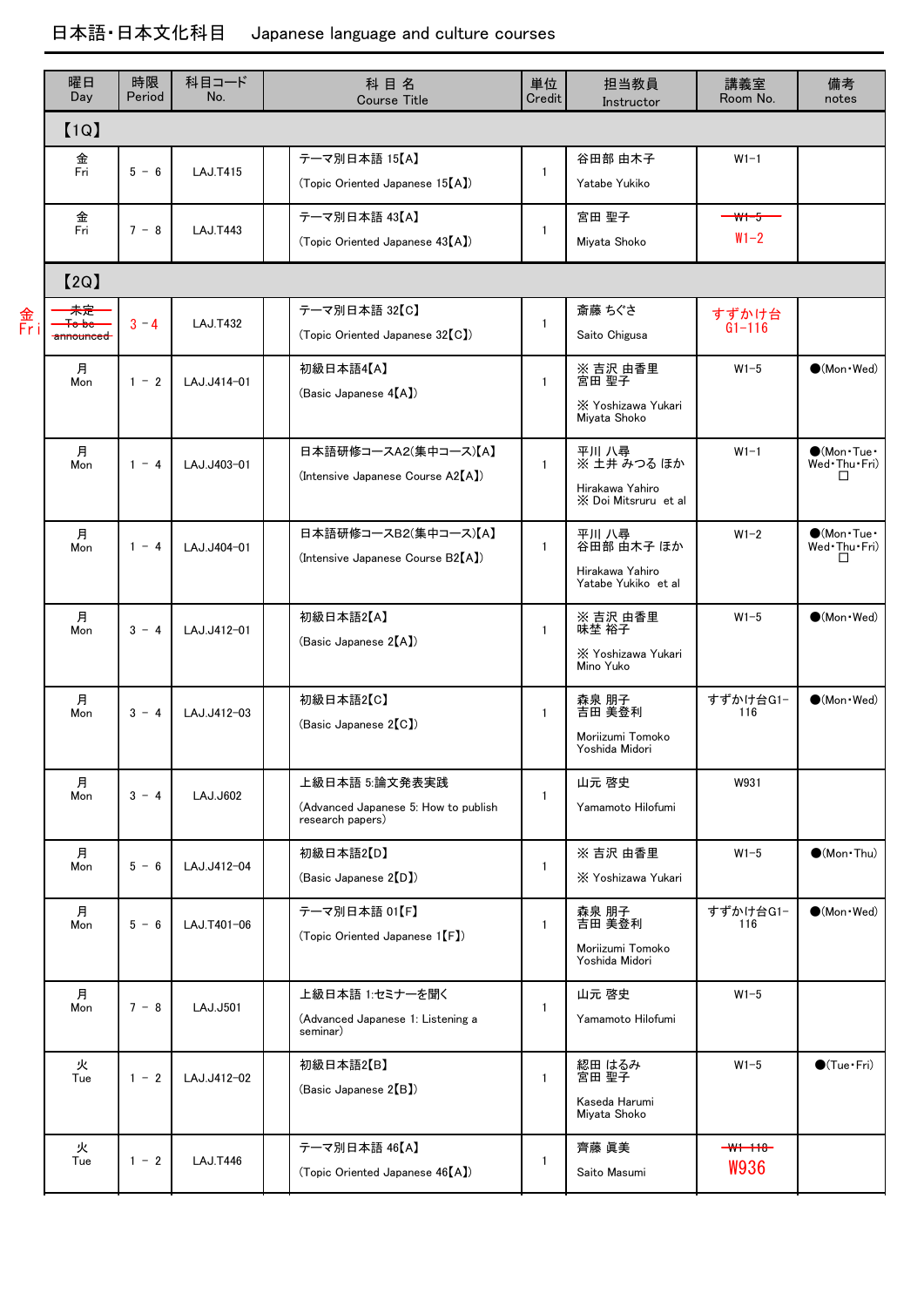| 曜日<br>Day | 時限<br>Period | 科目コード<br>No.    | 科目名<br><b>Course Title</b>                                | 単位<br>Credit | 担当教員<br>Instructor                                                            | 講義室<br>Room No. | 備考<br>notes                                               |
|-----------|--------------|-----------------|-----------------------------------------------------------|--------------|-------------------------------------------------------------------------------|-----------------|-----------------------------------------------------------|
| [2Q]      |              |                 |                                                           |              |                                                                               |                 |                                                           |
| 火<br>Tue  | $1 - 4$      | LAJ.J403-01     | 日本語研修コースA2(集中コース)【A】<br>(Intensive Japanese Course A2[A]) | $\mathbf{1}$ | 平川 八尋<br>※ 土井 みつる ほか<br>Hirakawa Yahiro<br>X Doi Mitsruru et al               | $W1-1$          | $\bigcirc$ (Mon $\cdot$ Tue $\cdot$<br>Wed Thu Fri)<br>H  |
| 火<br>Tue  | $1 - 4$      | LAJ.J404-01     | 日本語研修コースB2(集中コース)【A】<br>(Intensive Japanese Course B2[A]) | $\mathbf{1}$ | 平川 八尋<br>谷田部 由木子 ほか<br>Hirakawa Yahiro<br>Yatabe Yukiko et al                 | $W1-2$          | $\bigcirc$ (Mon $\cdot$ Tue $\cdot$<br>Wed Thu Fri)<br>ΙI |
| 火<br>Tue  | $3 - 4$      | LAJ.J422-03     | 中級日本語2【C】<br>$($ Intermediate Japanese 2 $(C)$            | $\mathbf{1}$ | ※ 末田 美香子<br>X Sueta Mikako                                                    | すずかけ台G1-<br>116 |                                                           |
| 火<br>Tue  | $5 - 6$      | LAJ.J414-02     | 初級日本語4【B】<br>(Basic Japanese 4(B)                         | $\mathbf{1}$ | 草野 宗子<br>西部 由佳<br>Kusano Muneko<br>Nishibe Yuka                               | $W1-1$          | $\bigcirc$ (Tue · Thu)                                    |
| 火<br>Tue  | $5 - 6$      | LAJ.J424-03     | 中級日本語4【C】<br>$($ Intermediate Japanese $4[C]$             | $\mathbf{1}$ | ※ 末田 美香子<br>X Sueta Mikako                                                    | すずかけ台G1-<br>116 |                                                           |
| 火<br>Tue  | $5 - 6$      | LAJ.T401-02     | テーマ別日本語 01【B】<br>(Topic Oriented Japanese 1[B])           | $\mathbf{1}$ | <del>佐藤 礼子</del> ※山中 都<br>※ 吉沢 由香里<br>X Yamanaka Miyako<br>※ Yoshizawa Yukari | $W1-5$          | $\bigcirc$ (Tue · Thu)                                    |
| 火<br>Tue  | $5 - 6$      | <b>LAJ.T422</b> | テーマ別日本語 22【A】<br>(Topic Oriented Japanese 22[A])          | $\mathbf{1}$ | 斎藤 ちぐさ<br>Saito Chigusa                                                       | $W1-2$          |                                                           |
| 火<br>Tue  | $7 - 8$      | <b>LAJ.T424</b> | テーマ別日本語 24【A】<br>(Topic Oriented Japanese 24[A])          | $\mathbf{1}$ | 草野 宗子<br>Kusano Muneko                                                        | $W1-1$          |                                                           |
| 火<br>Tue  | $7 - 8$      | <b>LAJ.T432</b> | テーマ別日本語 32【A】<br>(Topic Oriented Japanese 32[A])          | $\mathbf{1}$ | 斎藤 ちぐさ<br>Saito Chigusa                                                       | $W1-2$          |                                                           |
| 火<br>Tue  | $7 - 8$      | <b>LAJ.T442</b> | テーマ別日本語 42【A】<br>(Topic Oriented Japanese 42[A])          | $\mathbf{1}$ | ※山中都<br>X Yamanaka Miyako                                                     | $W1-5$          |                                                           |
| 水<br>Wed  | $1 - 2$      | LAJ.J412-01     | 初級日本語2【A】<br>(Basic Japanese 2[A])                        | $\mathbf{1}$ | ※ 吉沢 由香里<br>味埜 裕子<br>X Yoshizawa Yukari<br>Mino Yuko                          | $W1-5$          | $\bullet$ (Mon $\cdot$ Wed)                               |
| 水<br>Wed  | $1 - 2$      | LAJ.J412-03     | 初級日本語2【C】<br>(Basic Japanese 2 <sup>[C]</sup> )           | $\mathbf{1}$ | 森泉 朋子<br>吉田 美登利<br>Moriizumi Tomoko<br>Yoshida Midori                         | すずかけ台G1-<br>116 | $\bullet$ (Mon $\cdot$ Wed)                               |
| 水<br>Wed  | $1 - 4$      | LAJ.J403-01     | 日本語研修コースA2(集中コース)【A】<br>(Intensive Japanese Course A2[A]) | $\mathbf{1}$ | 平川 八尋<br>※ 土井 みつる ほか<br>Hirakawa Yahiro<br>X Doi Mitsruru et al               | $W1-1$          | $\bigcirc$ (Mon $\cdot$ Tue $\cdot$<br>Wed Thu Fri)<br>□  |
| 水<br>Wed  | $1 - 4$      | LAJ.J404-01     | 日本語研修コースB2(集中コース)【A】<br>(Intensive Japanese Course B2[A]) | $\mathbf{1}$ | 平川 八尋<br>谷田部 由木子 ほか<br>Hirakawa Yahiro<br>Yatabe Yukiko et al                 | $W1-2$          | $\bigcirc$ (Mon $\cdot$ Tue $\cdot$<br>Wed Thu Fri)<br>□  |
| 水<br>Wed  | $3 - 4$      | LAJ.J414-03     | 初級日本語4【C】<br>(Basic Japanese 4[C])                        | $\mathbf{1}$ | 吉田 美登利<br>斎藤 ちぐさ<br>Yoshida Midori<br>Saito Chigusa                           | すずかけ台G1-<br>116 | $\bigcirc$ (Wed Fri)                                      |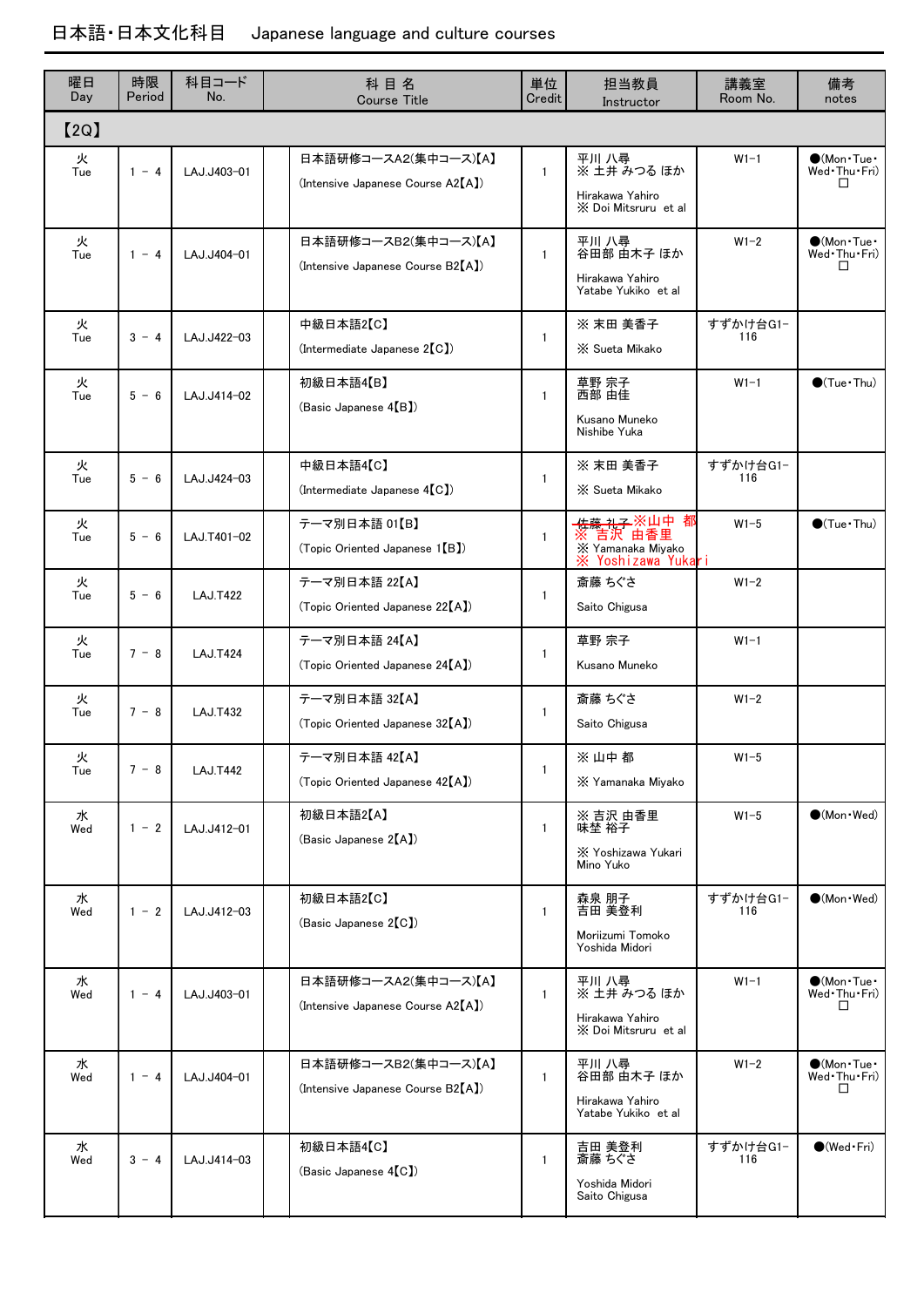| 曜日<br>Day | 時限<br>Period       | 科目コード<br>No.    | 科目名<br><b>Course Title</b>                                   | 単位<br>Credit | 担当教員<br>Instructor                                                                   | 講義室<br>Room No.               | 備考<br>notes                                              |
|-----------|--------------------|-----------------|--------------------------------------------------------------|--------------|--------------------------------------------------------------------------------------|-------------------------------|----------------------------------------------------------|
| [2Q]      |                    |                 |                                                              |              |                                                                                      |                               |                                                          |
| 水<br>Wed  | $5 - 6$            | LAJ.J422-01     | 中級日本語2【A】<br>$($ Intermediate Japanese 2 $(A)$               | 1            | 宮田 聖子<br>Miyata Shoko                                                                | $W1-1$                        |                                                          |
| 水<br>Wed  | $5 - 6$            | LAJ.T401-06     | テーマ別日本語 01【F】<br>(Topic Oriented Japanese 1 <sup>[F]</sup> ) | 1            | 森泉 朋子<br>吉田 美登利<br>Moriizumi Tomoko<br>Yoshida Midori                                | すずかけ台G1-<br>116               | $\bullet$ (Mon $\cdot$ Wed)                              |
| 水<br>Wed  | $5 - 6$            | <b>LAJ.T412</b> | テーマ別日本語 12【A】<br>(Topic Oriented Japanese 12[A])             | 1            | 山下 治之<br>Yamashita Haruyuki                                                          | $W1-5$                        |                                                          |
| 水<br>Wed  | $7 - 8$            | LAJ.J414-01     | 初級日本語4【A】<br>(Basic Japanese 4[A])                           | $\mathbf{1}$ | ※吉沢由香里<br>宮田 聖子<br>X Yoshizawa Yukari<br>Miyata Shoko                                | $W1-5$                        | $\bullet$ (Mon $\cdot$ Wed)                              |
| 水<br>Wed  | $7 - 8$            | LAJ.J424-01     | 中級日本語4【A】<br>(Intermediate Japanese 4[A])                    | 1            | 山下 治之<br>Yamashita Haruyuki                                                          | $W1-1$                        |                                                          |
| 木<br>Thu  | $1 - 4$            | LAJ.J403-01     | 日本語研修コースA2(集中コース)【A】<br>(Intensive Japanese Course A2[A])    | 1            | 平川 八尋<br>※ 土井 みつる ほか<br>Hirakawa Yahiro<br>X Doi Mitsruru et al                      | $W1-1$                        | $\bigcirc$ (Mon $\cdot$ Tue $\cdot$<br>Wed Thu Fri)<br>□ |
| 木<br>Thu  | $1 - 4$            | LAJ.J404-01     | 日本語研修コースB2(集中コース)【A】<br>(Intensive Japanese Course B2[A])    | 1            | 平川 八尋<br>谷田部 由木子 ほか<br>Hirakawa Yahiro<br>Yatabe Yukiko et al                        | $W1-2$                        | $\bigcirc$ (Mon·Tue·<br>Wed Thu Fri)<br>П                |
| 木<br>Thu  | $3 - 4$            | LAJ.J414-02     | 初級日本語4【B】<br>(Basic Japanese 4(B)                            | $\mathbf{1}$ | 草野 宗子<br>西部 由佳<br>Kusano Muneko<br>Nishibe Yuka                                      | $W1-5$                        | $\bigcirc$ (Tue · Thu)                                   |
| 木<br>Thu  | $3 - 4$            | LAJ.T401-02     | テーマ別日本語 01【B】<br>(Topic Oriented Japanese 1 <sup>[B]</sup> ) | 1.           | 都<br>传藤·礼子·※山中<br>こうしょう 春田 かんかん かんきょう<br>X Yamanaka Miyako<br>ж.<br>Yoshizawa Yukari | $-W1 - 118 -$<br>ຑໟຩຩ<br>W114 | $\bigcirc$ (Tue · Thu)                                   |
| 木<br>Thu  | $3 - 4$            | <b>LAJ.T426</b> | テーマ別日本語 26【A】<br>(Topic Oriented Japanese 26 [A])            | 1            | 森泉 朋子<br>Moriizumi Tomoko                                                            | すずかけ台G1-<br>116               |                                                          |
| 木<br>Thu  | $5 - 6$<br>$1 - 2$ | LAJ.J412-04     | 初級日本語2【D】<br>(Basic Japanese 2 <sup>[D]</sup> )              | 1            | ※吉沢由香里<br>X Yoshizawa Yukari                                                         | $W1-5$                        | $\bullet$ (Mon Thu)                                      |
| 木<br>Thu  | $5 - 6$            | LAJ.J422-02     | 中級日本語2【B】<br>$($ Intermediate Japanese 2 $(B)$               | 1            | 西部 由佳<br>Nishibe Yuka                                                                | $W1-1$                        |                                                          |
| 木<br>Thu  | $5 - 6$            | <b>LAJ.T448</b> | テーマ別日本語 48【A】<br>(Topic Oriented Japanese 48 [A])            | 1            | 森泉 朋子<br>Moriizumi Tomoko                                                            | すずかけ台G1-<br>116               |                                                          |
| 木<br>Thu  | $7 - 8$            | LAJ.J424-02     | 中級日本語4【B】<br>$($ Intermediate Japanese $4(B)$                | 1            | 西部 由佳<br>Nishibe Yuka                                                                | $W1-2$                        |                                                          |
| 金<br>Fri  | $1 - 2$            | LAJ.J414-03     | 初級日本語4【C】<br>(Basic Japanese 4 <sup>[C]</sup> )              | 1            | 吉田 美登利<br>斎藤 ちぐさ<br>Yoshida Midori<br>Saito Chigusa                                  | すずかけ台G1-<br>116               | $\bigcirc$ (Wed Fri)                                     |
| 金<br>Fri  | $1 - 4$            | LAJ.J403-01     | 日本語研修コースA2(集中コース)【A】<br>(Intensive Japanese Course A2[A])    | $\mathbf{1}$ | 平川 八尋<br>※ 土井 みつる ほか<br>Hirakawa Yahiro<br>X Doi Mitsruru et al                      | $W1-1$                        | $\bullet$ (Mon·Tue·<br>Wed Thu Fri)<br>$\mathsf{L}$      |